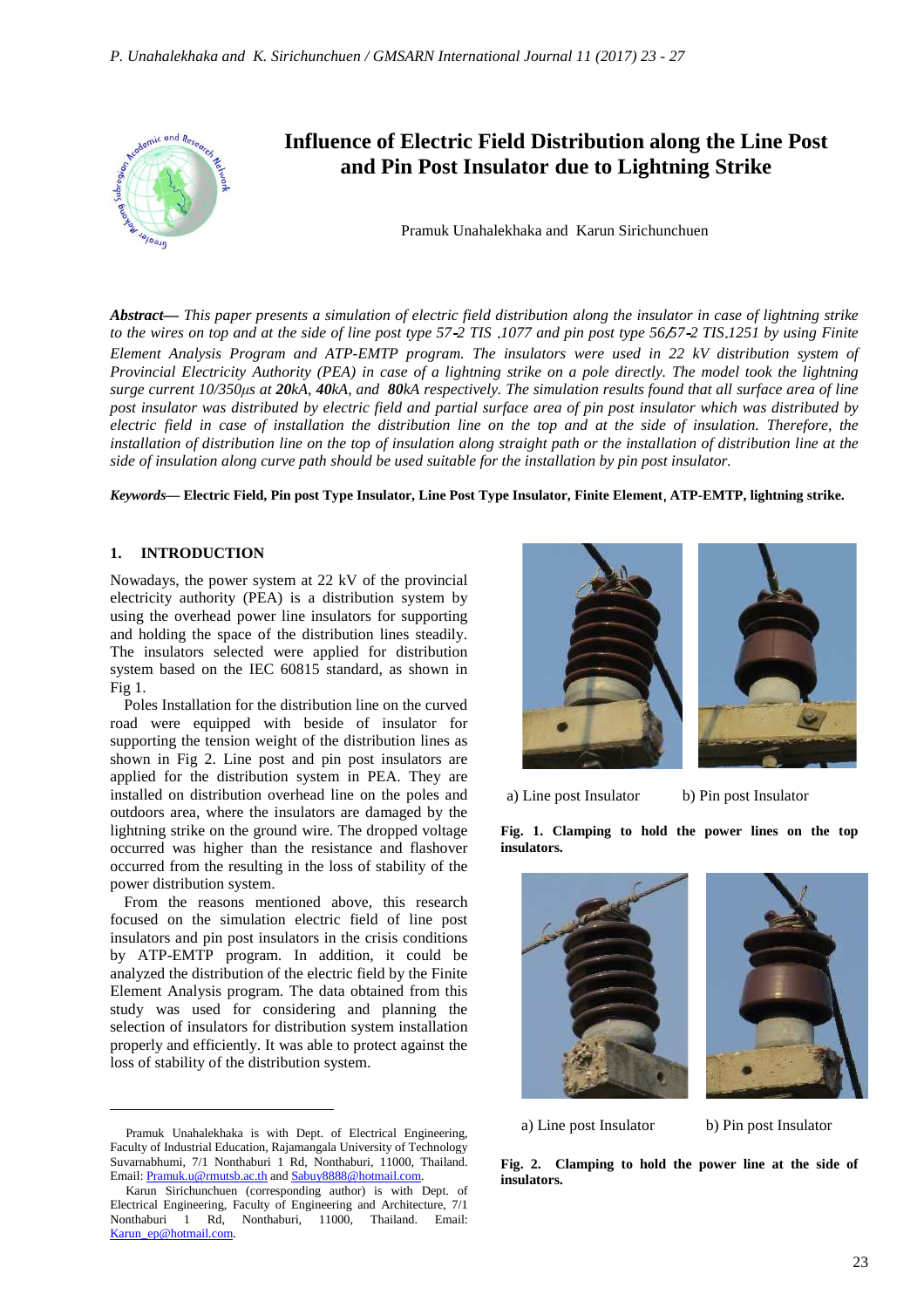# **2. LINE POST AND PIN POST INSULATORS**

Porcelain insulator, line post insulator and pin post insulator were used in the power distribution systems 22 kV and 33 kV, which were made of the clay and coated with a coating including the base of the insulators is the casted iron. This paper was to simulate the dielectric insulators as line post type CLASS ANSI 57 57-2 and pin post type CLASS ANSI 56 / 57-2 in distribution system 22 kV as shown in Fig 3. In the technical data is shown in Table 1.





a) Line post Insulator b) Pin post Insulator

| <b>Class ANSI</b>                            | $56/57 - 2$       | $57-2$            |
|----------------------------------------------|-------------------|-------------------|
| Leakage distance min.                        | 534 mm            | 559 mm            |
| Protected leakage distance min.              | $267$ mm          | $241$ mm          |
| Cantilever strength                          | $12.5 \text{ kN}$ | $12.5 \text{ kN}$ |
| Cantilever proof load                        | 5 kN              | 5 kN              |
| Low-frequency dry flashover                  | 110 kV            | 110 kV            |
| Low-frequency wet flashover                  | 80 kV             | 85 kV             |
| Critical-impulse flashover,<br>positive      | 180 kV            | 180 kV            |
| Critical-impulse flashover,<br>negative      | 205 kV            | 205 kV            |
| Low-frequency test voltage,<br>rms to ground | $22$ kV           | $22$ kV           |
| Maximum RIV at 1000 kHz                      | $100 \mu V$       | $100 \mu V$       |

**Table 1. Technical data of line post and pin post Insulators**

# **3. ELECTRIC FIELD MODELING**

Modeling of dielectric insulators used the data of the spatial dimension and leaking stage of insulator that was in the modeling of the two types in order to measure the dimensional with the cutting a half way as shown in Fig 4. Also, it applied for modeling in 3D Programs and the scale of the completed model was 1:1 as shown in Fig 5.





a) Line post Insulator b) Pin post Insulator

**Fig. 4. Finding the dimensions size of insulators insulators.** 



**Fig. 5. Insulators model model.**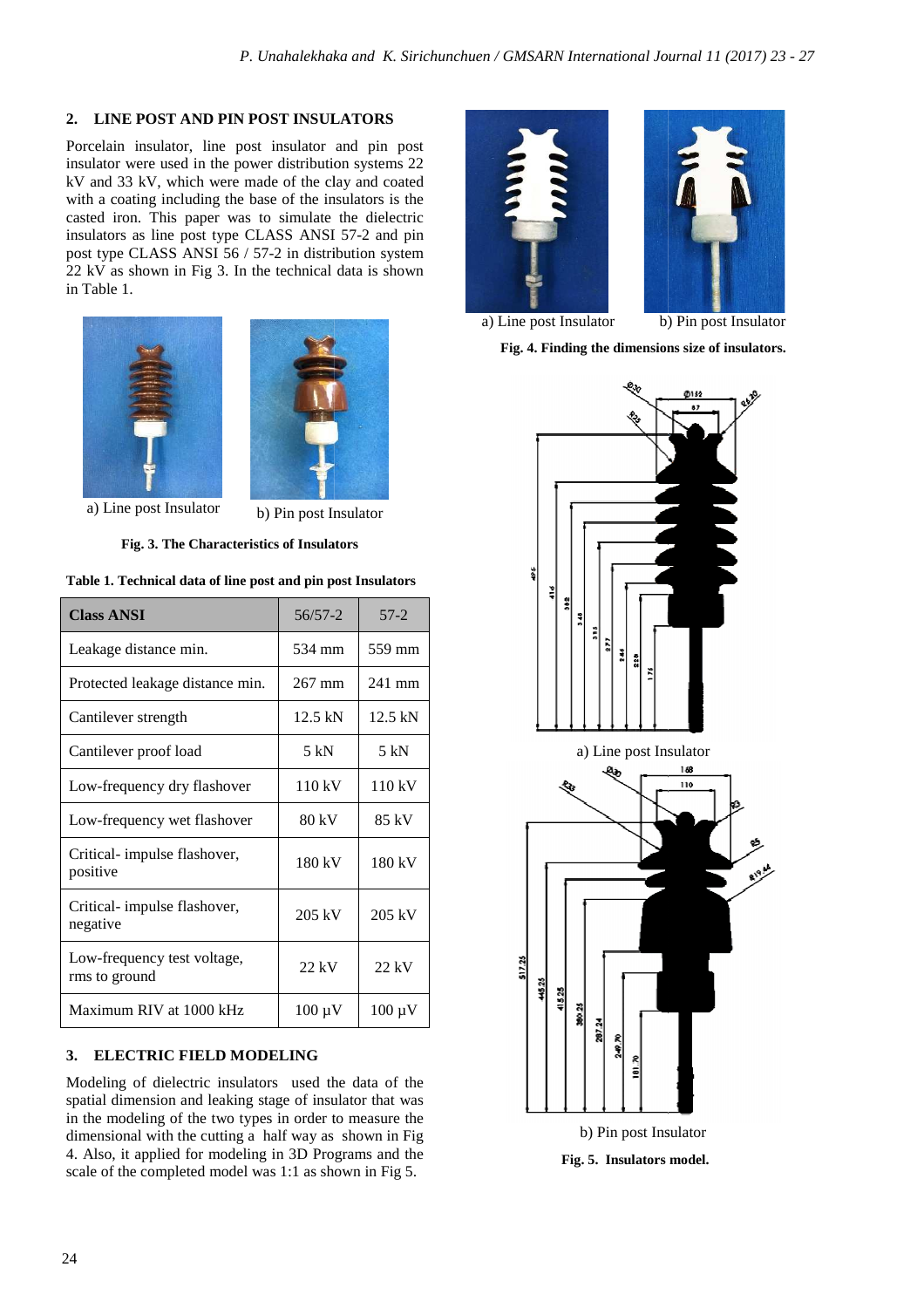## **4. SIMULATION OF IMPULSE VOLTAGE**

The simulation of the ATP-EMTP program was considered the surge voltage happened at the distribution line. Due to the lightning strike on the overhead ground wire (OHGW) of the power distribution system. The lightning surge current is 10/350 μs that could be shown in 20 kA, 40 kA and 80 kA. The fig 6 was shown as the waveforms currents lightning at 80 kA and the lightning surge voltage up to 495 kV was shown in Fig 7. The results of simulation as shown in Table 2.

**Table 2. Lightning surge voltage at distribution line.** 

| <b>Lightning surge</b><br>current $(kA)$ | <b>Lightning surge</b><br>voltage (kV) |
|------------------------------------------|----------------------------------------|
| 20                                       | 137                                    |
|                                          | 256                                    |
|                                          |                                        |

This research is to study of the distribution of the electric field on the insulators surface of line post insulator and pin post insulator by using the Finite Element Analysis Program, which defined the parameters for modeling. It could comprise the electrical permittivity of the material (Relative permittivity) and a density electric charge spatial (Conductivity) according to Table 2. From simulation a lightning surge voltage occurred at the distribution line were 137 kV, 256 kV, and 495 kV. Also each segment was divided from the intensity electric field on the surface of a dielectric insulator as shown in Fig 8.



**Fig. 6. Lightning surge currents at 10/350 μs, 80 kA.** 



**Fig.7. Lightning surge voltage at 10/350 μs, 80 kA.**

**Table 2. Parameters used in the simulation**

|           | Parameters                   |                       |
|-----------|------------------------------|-----------------------|
| Material  | Relative                     | Conductivity $\sigma$ |
|           | permittivity $\varepsilon_r$ | (s/cm)                |
| Porcelain | 5.7                          | $1x10^{-14}$          |
| Cast iron |                              | $1.12x10^{7}$         |
| Cement    | 4.5                          | 1x10'                 |
| Nut       |                              | $1.12x10^{7}$         |
| Aluminium |                              | $3.56x10^{7}$         |

# **5. SIMULATION AND RESULTS**

From the modeling results, an electric field distribution in 3D figure was on the surface of dielectric of line post insulator and pin post insulator in the conditions of a lightning surge voltage as 135 kV, 256, and 495 kV, which distribution line insulator was mounted on the insulators and the electrical cable at the side of insulator.

# 5**.***1 The electrical cable clamp clamped to hold on the top insulator*

The electric field was distributed on the insulator surface and around the distribution lines mostly. Also, it could distribute through the base of insulator as shown in Fig 9. From the analyzing, the intensity electric field of the two types insulators, which was found that the increased lightning surge voltage in distribution lines towards the valuable of the electric field increased and spread on insulators mostly. The line post insulator was the maximum valuable in the electric field strength at the point B as  $2.27 \times 10^6$  V/m and minimum point L as 4.46  $x10^5$  V/m. For the pin post insulator was the maximum valuable of the electric field strength at the point B as  $1.91x10^6$  V/m and minimum point I as 5.14 x105 V/m. In case of lightning surge voltage in distribution lines were distributed at 495 kV which was the maximum valuable in the electric field strength at each analyzed segment as shown in Fig 9c.



**Fig. 8. Each segment the intensity electric field on the surface of a dielectric insulator insulator.**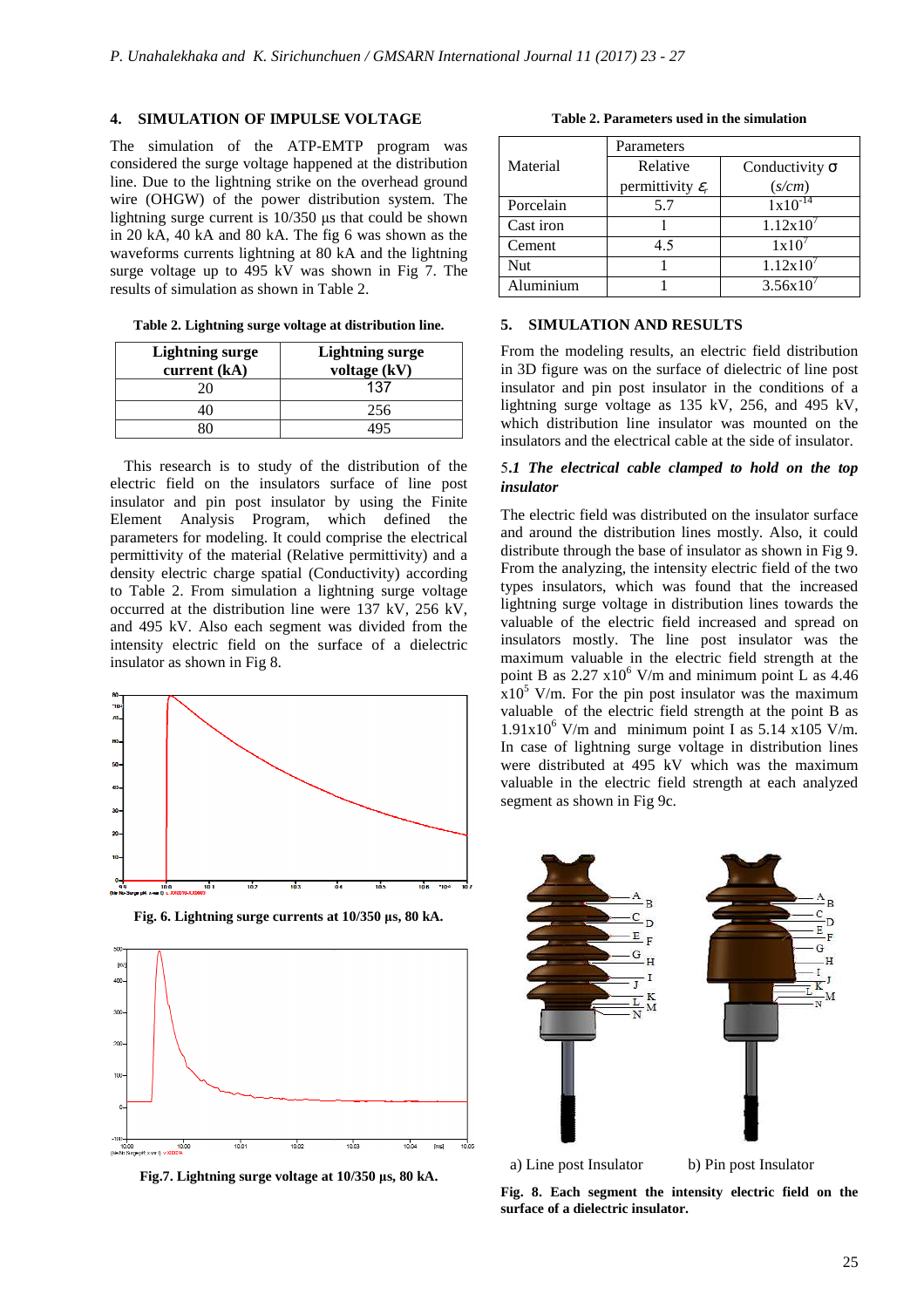



Line post Insulator Pin post Insulator

a) Lightning surge voltage at 137 kV



Line post Insulator Pin post Insulator

b) Lightning surge voltage at 256 kV



c) Lightning surge voltage at 495 kV

**Fig. 9. Electric field contour with lightning surge voltage of distribution line on the top of insulator.** 

# *5.2 The electrical cable clamped to hold at the side of insulator.*

The electric field was distributed on the insulator surface and around the distribution lines mostly. Also it could distributed through the base of insulator as shown in Fig 10. From the analyzing, the intensity electric field of the two types insulators, which was found that the increased lightning surge voltage in distribution lines towards the valuable of the electric field increased and spread on insulators mostly. The line post insulator is the maximum valuable in the electric field strength at the point B as 2.21  $x10^6$  V/m and minimum point L as 4.27  $x10^5$  V/m. For the pin post insulator is the maximum valuable of the electric field strength at the point B as  $2.54 \times 10^6$  V/m and minimum point M as  $5.14 \times 10^5$  V/m. In case of lightning surge voltage in distribution were distributed at 495 kV which was the maximum valuable in the electric field strength at each analyzed segment as shown

in Fig 10c. From the results of simulation in the two types of insulator the electric field distribution were analyzed a segment near ground of line post insulator which was located between point K to M, which the electric field was distributed massively as shown in Fig 11a. The pin post insulator was located between point J to M, which the electric field was distributed less than of line post insulator massively because there was more air gap as shown in Fig 11b.





Line Post Insulator Pin post Insulator

a) Lightning surge voltage at 137 kV



# Line Post Insulator Pin post Insulator

b) Lightning surge voltage at 256 kV





c) Lightning surge voltage at 495 kV

**Fig. 10. Electric field contour with lightning surge voltage of distribution line at the side of insulator.** 

#### **6. CONCLUSION**

From the results of simulation, both of the line post type 57-2 insulator and pin post type 56/57-2 underlightning surge voltage were analyzed the lightning surge currents at 10/350 μs by lightning currents 20 kA, 40 kA and 80 kA. The pin post insulator was analyzed that the distribution electric field was the most suitable for the installation of distribution line on the top of insulation along the straight path and at the side of insulation along